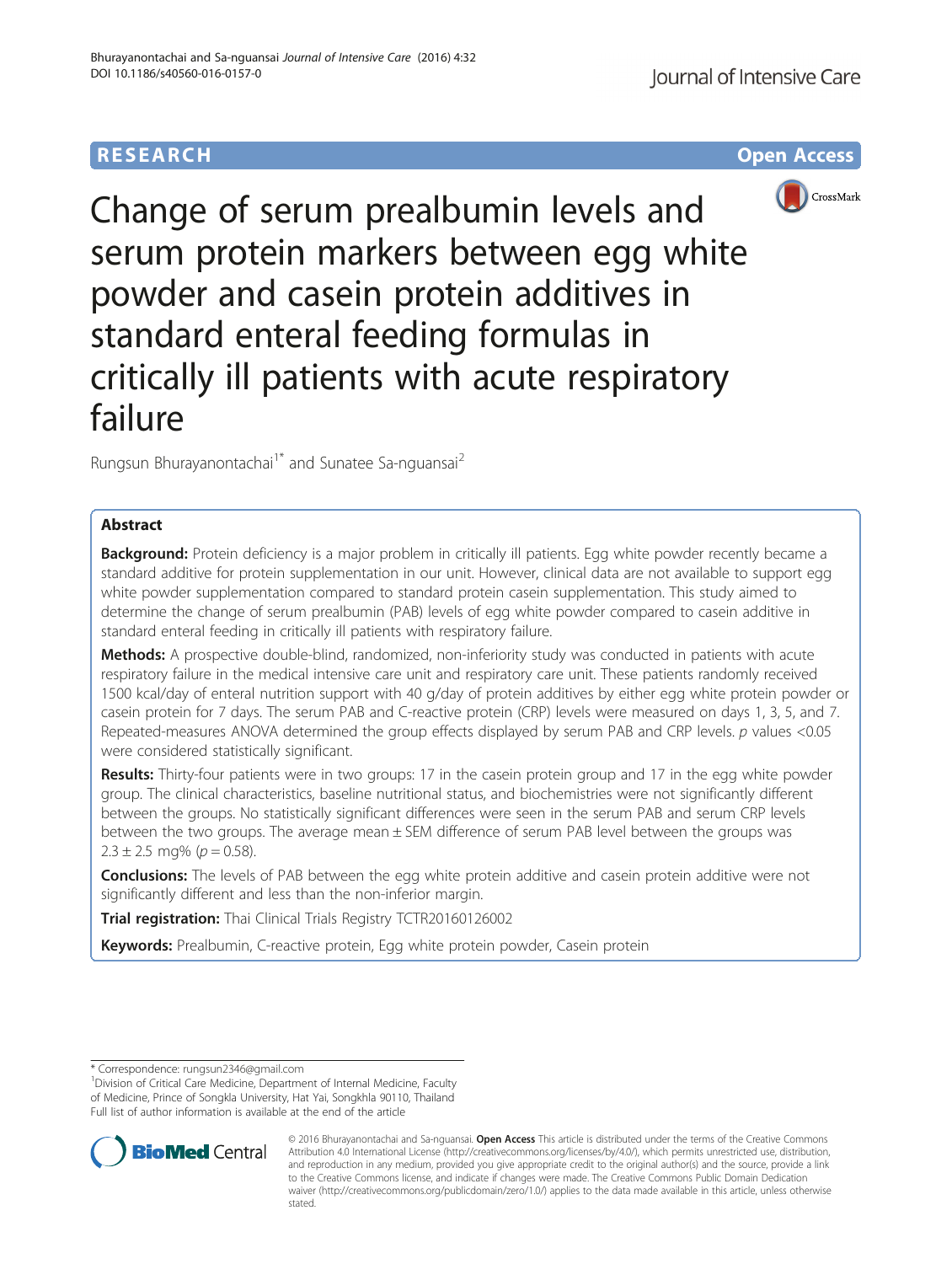### Background

Critically ill patients typically develop a catabolic stress state that results in a systemic inflammatory response. This response is coupled with complications of increased infectious morbidity, multiorgan dysfunction, prolonged hospitalization, and disproportionate mortality. Delivering early enteral nutrition support is a proactive therapeutic strategy that can reduce disease severity and diminish complications. This also decreased the length of stay in the intensive care unit (ICU) [\[1](#page-7-0), [2](#page-7-0)].

In the critical care setting, protein appears to be the most important macronutrient for wound healing, optimizing immunological function, and maintaining lean body mass [\[3](#page-7-0), [4\]](#page-7-0). However, the common enteral formulas do not meet the protein requirements that are proportionately higher than energy requirements for most critically ill patients [\[5](#page-7-0)]. According to the American Society for Parenteral and Enteral Nutrition (ASPEN) guidelines [[6\]](#page-7-0), the protein requirement in a critically ill adult patient is in the range of 1.2–2.0 g/kg/day or the presumptive non-protein calories to nitrogen ratio (NPC:N ratio) is about 70:1 to 100:1. Unfortunately, the current common standard enteral formulas have a high NPC:N ratio. Therefore, additional protein supplements are suggested to provide an adequate amount of protein. The European Society of Parenteral and Enteral Nutrition (ESPEN) guidelines suggest that whole-protein formulas, such as milk protein, egg white protein, and soy protein, are among the most appropriate supplementations in critically ill patients in the amount of 1.2–2.0 g/kg/day which depends on the severity of disease [[7\]](#page-7-0).

Cow's milk protein or casein protein was the standard protein supplement in our hospital for several years, but the availability of the product is limited and the cost is high. As a result, egg white protein powder, which is used normally in the food industry, was adopted as the standard additional protein supplementation in our unit because of good availability and lower cost compared to other types of protein additives. Furthermore, given that the levels of biological value (BV) and protein efficiency ratio (PER) of egg white protein are similar to casein protein, the benefits of egg white protein may be similar to the casein protein additive [\[8](#page-7-0)–[11](#page-7-0)].

Unfortunately, there is still a lack of clinical data to confirm the benefits of egg white powder supplementation compared to the standard additive proteins, such as whey protein or casein in the critical illness setting. Therefore, we hypothesized that egg white powder supplementation may provide a level of serum prealbumin (PAB) which is not inferior to casein protein supplementation in critically ill patients.

The objective of this study was to determine the change of the serum PAB levels between an egg white powder group and a casein protein additive group in a standard enteral feeding formula in critically ill patients with acute respiratory failure.

### Methods

### Study design and population

A prospective double-blind, randomized non-inferiority study was performed between June 2013 and December 2014 in Songklanagarind Hospital which is a tertiary care hospital with a 10-bed medical ICU and a 16-bed respiratory care unit (RCU). The protocol of this study was approved by the Faculty of Medicine, Prince of Songkla University Institutional Review Board (REC 56-393-14-1). The study protocol was registered in the Thai Clinical Trials Registry (TCTR) and the identification number is TCTR20160126002. Written or oral informed consent was given by the patients or next of kin. Eligibility for the study included patients ≥18 years old with acute respiratory failure which required invasive mechanical ventilation and the initiation of enteral nutrition within 48 h after admission. Exclusion criteria were an expected time of less than five consecutive days for nasogastric tube feeding, patient required top-up parenteral nutrition, morbid obesity (body mass index (BMI) > 30 kg/m<sup>2</sup>), renal failure that required renal replacement therapy, hepatic dysfunction (total bilirubin >3 mg%), immune suppressive conditions (e.g., AIDS, chronic steroid use >2 weeks or on immunosuppressive drugs), patients with malignancies who were receiving chemotherapy or radiation therapy, pregnancy, and those with a history of egg white allergies.

#### Nutritional management

Nutren Optimum® (Nestlé Nutrition Company, Switzerland) is the standard enteral formula in our unit which contains 1 kcal/mL, protein content of 40 g/ 1000 kcal, and has an NPC:N ratio of 120:1. The caloric supplement was fixed at 1500 kcal/day with a top-up fixed level of 40 g/day for the additional protein supplementation. Tube feeding began within 48 h after admission and continued for seven consecutive days via continuous infusion pumps or bolus feeding. According to the unit enteral feeding protocol, the caloric supplementation was increased gradually to at least 80 % of the caloric goal within 24–48 h. Metoclopramide, which is a prokinetic agent, was administered intravenously to improve gastric emptying in the patients who had a gastric residual volume greater than 250 mL. The patients were randomly assigned by a computer-generated randomization sequence into two groups of additional protein supplementation. The group assignments were double-blinded by code protein A and protein B. The codes were opened by the investigators after finishing all treatments.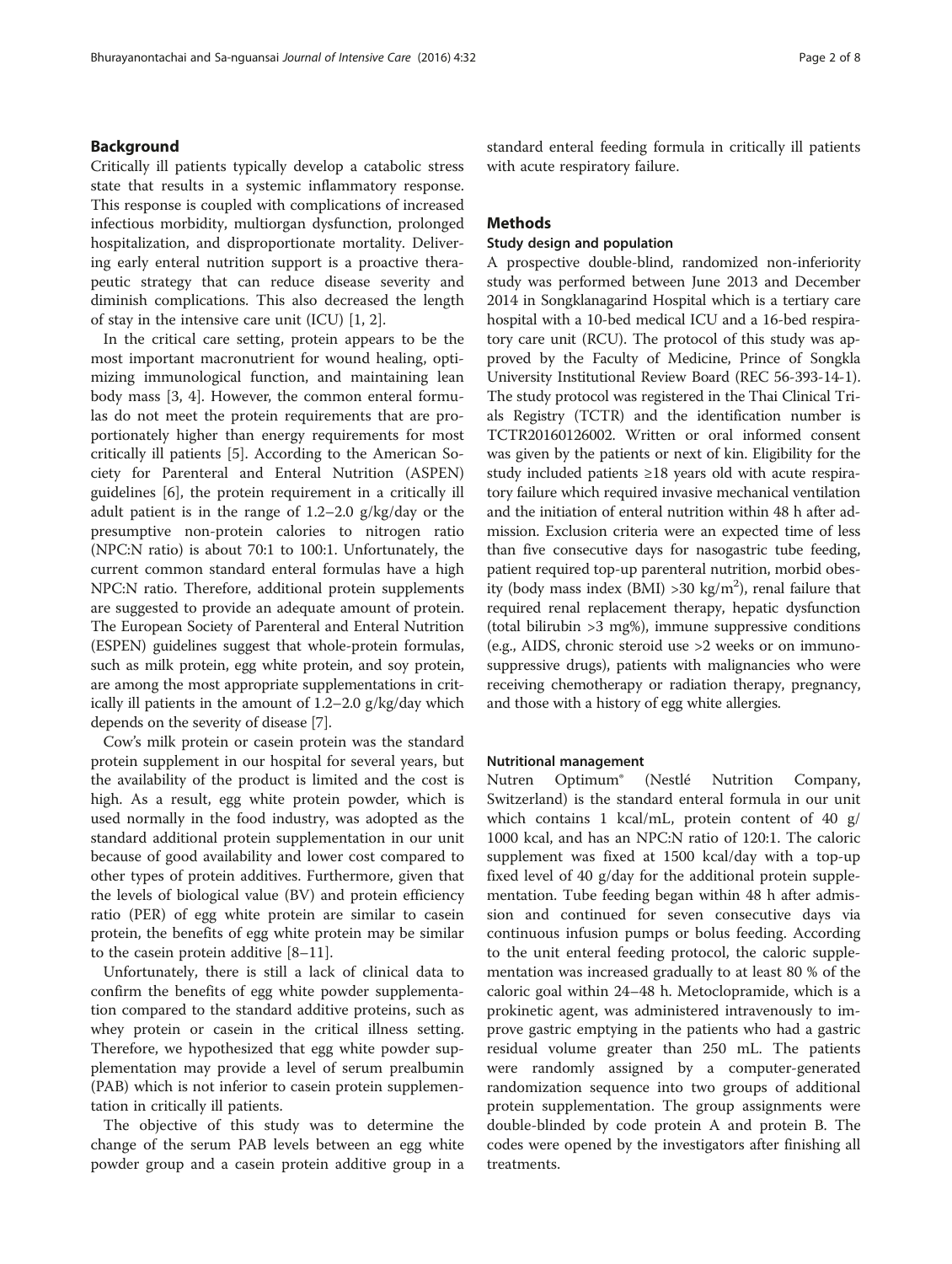### Data resources and manipulation

Demographics as well as clinical characteristics collected were sex, age, primary diagnosis, APACHE II score, daily and accumulative fluid balance, and vasopressor used. Baseline nutritional status, including BMI, ideal body weight, estimated energy requirement (25 kcal/kg/day), and estimated protein requirement (1.5 g/kg/day) were recorded. Serum PAB was the surrogate of adequate protein energy supplement in this study which is normally used in conjunction with C-reactive protein (CRP) to assess whether the changes in PAB represent adequate protein caloric support or changes in inflammation. The baseline blood chemistries (i.e., serum albumin, BUN, creatinine, liver function test, and zinc level) were also recorded before the beginning of the first day of enteral feeding.

#### Outcome variables measurement

The primary endpoint of the study was the change of serum PAB and serum CRP levels in 7 days of nutrition supplementation. Blood samples for PAB and CRP levels were consecutively collected on days 1, 3, 5, and 7 of enteric feeding.

### Statistical analysis

In this non-inferiority study, we postulated that serum PAB levels in the egg white protein group would be non-inferior to the casein protein group by a presumptive non-inferior margin of 5 mg%. We calculated that 17 patients per additive protein group would provide a minimum power of 80 % to determine the non-inferior margin of a 5 mg% using a one-sided  $\alpha$  of 0.05. Continuous data were expressed as mean and standard error of the mean (SEM). Categorical data were expressed as number and percentage. An independent  $t$  test was used to compare continuous demographic variables for each treatment group. Fisher's exact test was used to compare category demographic variables for each treatment group. Repeated-measures ANOVA was used to determine the group effects displayed by the serum PAB and CRP levels. A post hoc analysis of the linear regression model was performed to determine the changes in PAB reflective of adequate caloric and protein support or changes in inflammatory responses. The results were considered statistically significant when the  $p$  value was less than 0.05. Statistical analysis was computed by SPSS® statistical package version 12.

#### Results

### Patient characteristics

Of the 42 patients enrolled, eight patients were excluded: four in the casein protein group and four in the egg white powder group. The excluded cases were one case in the casein protein group that had an expected period of less than 5 days of enteral feeding, one case in the egg white powder group that had a change in parenteral nutrition support, one case in the egg white powder group that required renal replacement therapy, and five cases of death (three in the casein protein group and two in the egg white powder group).

Thirty-four patients were eventually obtained for perprotocol analysis (17 in the casein protein group and 17 in the egg white powder group) (Fig. [1](#page-3-0)). Demographics, clinical characteristics, baseline nutrition assessments, and biochemistry data in the two groups were considered homogeneous (Table [1\)](#page-4-0). The majority of primary diagnoses were respiratory, cardiac, and neurological problems. One patient in the casein protein group was complicated by acute respiratory distress syndrome. Two cases were diagnosed as sepsis before recruitment into the study.

According to the severity of disease, the APACHE II scores in both groups were classified as moderately severe illness concomitant with a significantly high level of baseline serum CRP. Average accumulative fluid balances, average daily dose of norepinephrine, and average caloric and protein intake were not significantly different between the two groups. The average BMI was in the normal range. The daily average fluid balance and daily average norepinephrine requirement in egg white protein group were higher than those in the casein protein group, but they were not statistically significant (Table [2\)](#page-5-0).

In both groups, the actual caloric intake as well as protein intake achieved 80 % of target within 72 h after enteral feeding initiation. The mean percentages  $\pm$  SEM of the actual caloric intake during the study period were  $93.5 \pm 2.3$  % in the casein protein supplementation group and  $96.9 \pm 1.6$  % in the egg white protein powder supplementation group. In addition, the mean ± SEM actual protein intakes in the casein protein additive and egg white protein additive groups were  $1.7 \pm 0.1$  and  $1.9 \pm$ 0.1 g/kg/day, respectively.

### Changes of serum PAB and CRP levels

The daily changes of the serum PAB and CRP levels in each group and between the groups are shown in Tables [3](#page-5-0) and [4](#page-6-0), respectively. The changes of serum PAB and CRP in the casein protein additive group were not significantly different from day 1 to day 7, but the serum CRP levels in the egg white protein additive group decreased significantly from day 1 to day 7.

Although the serum PAB essentially increased in both groups, no statistically significant difference in the serum PAB between the two groups was seen on days 1, 3, 5, and 7 (Table [3\)](#page-5-0). The average mean  $\pm$  SEM difference of the serum PAB between the two groups was  $2.3 \pm$ 2.5 mg%, which was less than the postulated non-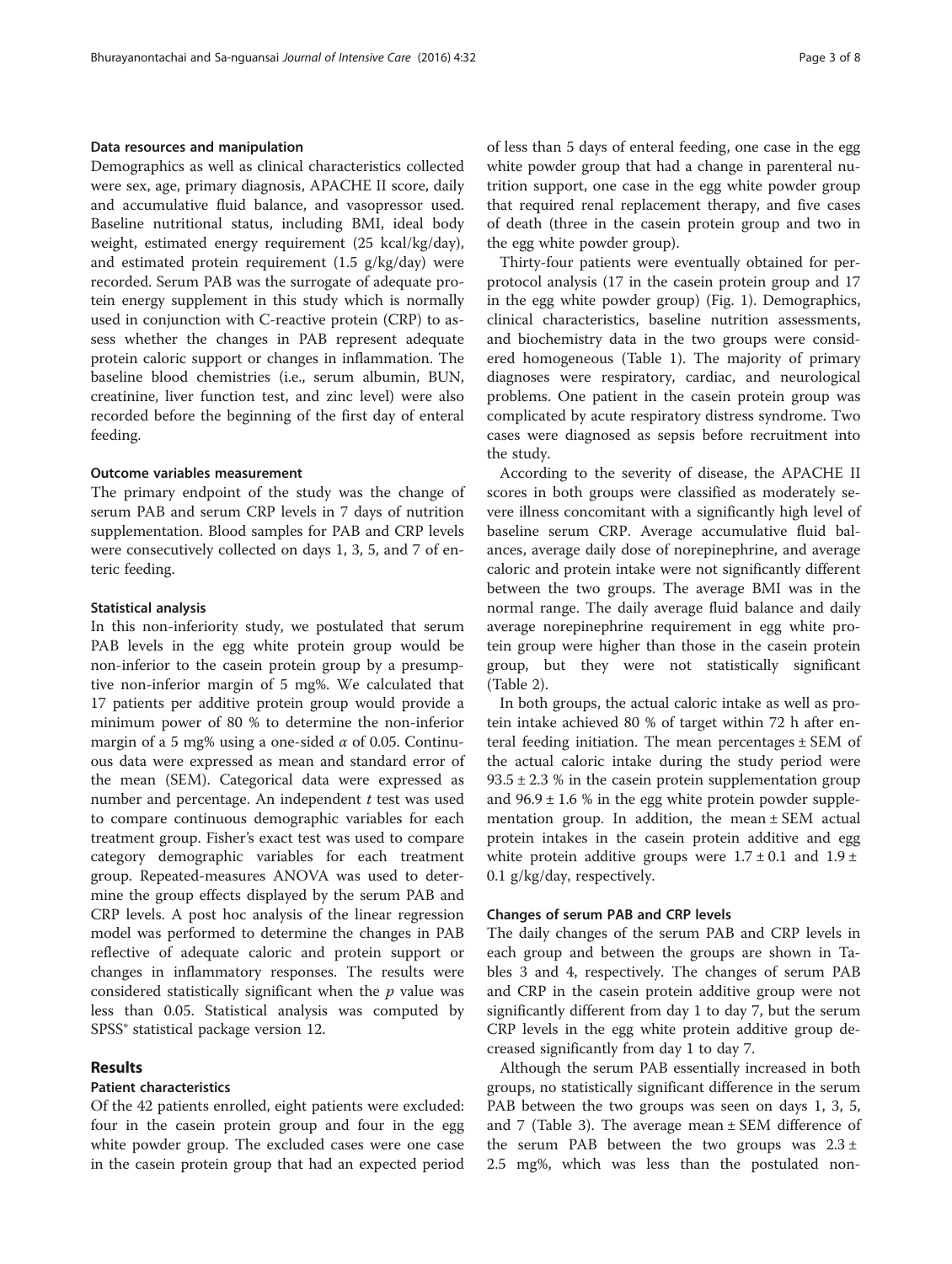<span id="page-3-0"></span>

inferior margin of the study ( $p = 0.58$ ). In addition, the serum CRP indicated a decreasing trend in both groups but no statistically significant difference between the groups was found (Table [4\)](#page-6-0).

We performed a post hoc analysis of the linear regression model to determine the changes in PAB reflective of adequate caloric and protein support or changes in inflammatory responses. Apparently, the change in serum CRP was the only independent factor to predict changes in the serum PAB in all cases (adjusted odds ratio (OR),  $-0.53$ , 95 % CI  $-0.96$  to  $-0.23$ ,  $p = 0.002$ ) and in the casein protein additive group (adjusted OR −0.87, 95 % CI −1.16 to −0.60,  $p < 0.001$ ). No correlation was found to predict changes in PAB from the change in serum CRP in the egg white protein group (adjusted OR −0.38, 95 % CI −1.53 to 0.46, p = 0.26). Furthermore, changes in both caloric and protein intakes were not independent factors to predict changes in the serum PAB (adjusted OR 0.47, 95 % CI −0.04 to 0.02,  $p = 0.18$  and adjusted OR −0.39, 95 % CI −0.26 to 0.03,  $p = 0.26$ ).

### **Discussion**

A caloric goal of 25 kcal/kg/day and a protein goal in the range of 1.2–2.0 g/kg/day were suggested according to the recent standard recommendations of caloric and protein intake in critically ill circumstances [\[6](#page-7-0)]. Top-up proteins, for example, milk protein, egg white protein, and soy protein, are among the most appropriate supplementations in critically ill patients according to the recent ESPEN guideline [\[7](#page-7-0)].

Some experts suggested that the biological value (BV) of protein and protein efficiency ratio (PER) be considered to select the appropriate type of protein supplementation [[9, 12, 13\]](#page-7-0). Biological value of protein is a measure of the proportion of absorbed protein that can be used in protein synthesis in the cells of the human

body. When a protein contains the amount of essential amino acids equivalent to requirement, the BV of protein is significantly high [[14\]](#page-7-0). In addition, the PER is the ratio of grams of body weight gain to the grams of protein consumed [[9\]](#page-7-0). Animal protein apparently gives a higher BV and PER than plant protein. Whey protein is classified as the highest in both BV and PER, followed by whole egg protein, casein protein, and egg white protein [[9, 11\]](#page-7-0). However, the clinical evidence of comparing specific types of protein is limited. In a small randomized study of whey protein and casein protein supplement in acute stroke patients, the whey protein additive may decrease inflammation and increase antioxidant levels in patients with acute stroke compared to casein protein additive [[15\]](#page-7-0).

In developing countries, protein supplements are limited in supply and they are costly. Casein protein additive was used regularly in our unit as a standard protein additive for a period of time, but the availability was limited and the cost was high. For this reason, protein supplementation in critically ill patients was possibly inadequate. Egg white protein powder, which is normally used in the food industry, is widely available, is less costly, and possibly gives a similar BV and PER to casein protein. As a result, this type of protein additive has been suggested as a substitute for casein protein additive in our unit. This study was conducted to determine the effect of serum protein marker change between egg white protein additive and casein additive in critically ill patients by the non-inferiority fashion.

The results of this study demonstrated that the increment of serum PAB level in egg white protein additive was not inferior to the casein protein additive group  $(p)$  $= 0.58$ ) with an average mean  $\pm$  SEM difference of 2.3  $\pm$ 2.5 mg%. However, the increments of PAB within both groups were not different from day 1 to day 7. The low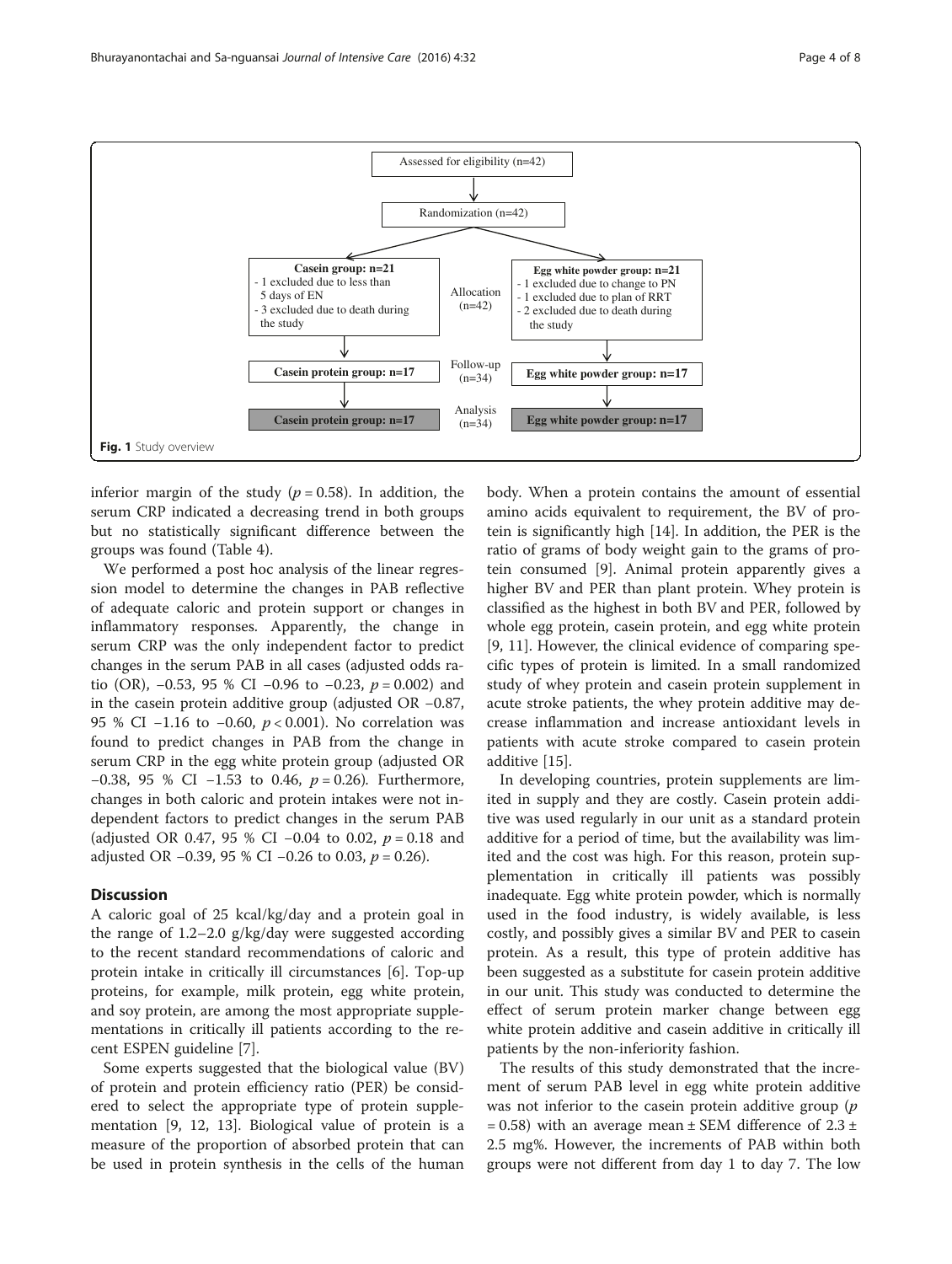| Characteristics                                       | Casein group $(n = 17)$ | Egg white powder group ( $n = 17$ ) | $p$ value |
|-------------------------------------------------------|-------------------------|-------------------------------------|-----------|
| Male sex                                              | 52.9 % (9/17)           | 47.1 % (8/17)                       | 0.73      |
| Age (year)                                            | $73.2 \pm 3.7$          | $70.3 \pm 3.8$                      | 0.59      |
| Primary diagnosis (%)                                 |                         |                                     | 0.31      |
| Respiratory causes                                    | 76.5 % (13/17)          | 58.8 % (10/17)                      |           |
| Cardiovascular causes                                 | 17.7 % (3/17)           | $11.8 \% (2/17)$                    |           |
| Neurological causes                                   | 5.9 % (1/17)            | 17.7 % (3/17)                       |           |
| Sepsis/septic shock                                   | $\overline{0}$          | 11.8 % (2/17)                       |           |
| Presence of ARDS (%)                                  | 5.9 % (1/17)            | $0\%$ (0/17)                        | 0.30      |
| APACHE II score                                       | $17.9 \pm 1.0$          | $18.6 \pm 1.1$                      | 0.67      |
| Norepinephrine dose (µg/kg/min)                       | $0.008 \pm 0.006$       | $0.024 \pm 0.011$                   | 0.21      |
| Height (cm)                                           | $159.4 \pm 2.3$         | $155.9 \pm 2.4$                     | 0.31      |
| Ideal body weight (kg)                                | $54.2 \pm 2.5$          | $50.8 \pm 2.7$                      | 0.36      |
| BMI ( $kg/m2$ )                                       | $21.3 \pm 0.76$         | $21.8 \pm 0.9$                      | 0.70      |
| Estimated energy requirement (kcal/day)               | $1626.4 \pm 73.7$       | $1523.7 \pm 81.9$                   | 0.36      |
| Estimated protein requirement (g/day)                 | $81.3 \pm 3.7$          | $76.2 \pm 4.1$                      | 0.36      |
| Average accumulative fluid balance (mL)               | $4406.9 \pm 546.6$      | $6296.1 \pm 1420.9$                 | 0.20      |
| Average caloric intake (kcal/day)                     | $1402.3 \pm 34.7$       | $1453.1 \pm 24.3$                   | 0.25      |
| Average protein intake (g/day)                        | $89.3 \pm 2.6$          | $93.6 \pm 1.4$                      | 0.17      |
| Average percentage of caloric intake/caloric goal (%) | $93.5 \pm 2.3$          | $96.9 \pm 1.6$                      | 0.26      |
| Average gram protein intake (g/kg/day)                | $1.7 \pm 0.1$           | $1.9 \pm 0.1$                       | 0.19      |
| CRP (mg%)                                             | $7.2 \pm 1.4$           | $7.3 \pm 1.3$                       | 0.96      |
| Albumin (g%)                                          | $2.7 \pm 0.2$           | $2.9 \pm 0.1$                       | 0.48      |
| Prealbumin (mg%)                                      | $13.7 \pm 1.7$          | $11.1 \pm 1.5$                      | 0.25      |
| BUN (mg%)                                             | $33.6 \pm 5.3$          | $33.8 \pm 5.5$                      | 0.98      |
| Creatinine (mg%)                                      | $1.3 \pm 0.2$           | $1.2 \pm 0.2$                       | 0.91      |
| Total bilirubin (mg%)                                 | $0.4 \pm 0.1$           | $0.7 \pm 0.2$                       | 0.12      |
| AST (U/L)                                             | $41.3 \pm 4.2$          | $65.2 \pm 10.8$                     | 0.06      |
| ALT (U/L)                                             | $34.3 \pm 8.9$          | $59.7 \pm 19.5$                     | 0.27      |
| Zinc level (mg/L)                                     | $0.5 \pm 0.1$           | $0.5 \pm 0.1$                       | 0.21      |

<span id="page-4-0"></span>Table 1 Demographic, clinical characteristics, baseline nutritional status, and biochemistries in the two groups

All continuous data are expressed as mean ± SEM. All categorical data are expressed as percentage.

ARDS acute respiratory distress syndrome, APACHE II acute physiology and chronic health evaluation, BMI body mass index, BUN blood urea nitrogen, AST aspartate aminotransferase, ALT alanine aminotransferase

increments in the serum PAB levels were lower than the physiological expectations which were possibly affected by the catabolic stress state in those with critical illnesses. From our findings, the positive accumulative daily fluid balance and the amount of norepinephrine requirement indicated incomplete resolution of catabolic responses during the study period. Furthermore, the large variability of the pathology of acute respiratory failure in this study may influence the alteration of serum PAB. The small sample sizes of each pathology may lead to an unconcluded definite outcome of this trial.

From a recent study, an 80 % of caloric intake to caloric goal demonstrated significantly better outcomes that included ICU morbidity and mortality [[16\]](#page-7-0). The adequacy of caloric and protein support in this study was evidenced by the average percentage of caloric intake to caloric goal greater than 90 % in both groups, and the range of protein intake in both groups was 1.7–1.9 g/kg/ day. Therefore, the influence of serum protein markers by the amount of protein calories could be demonstrated.

PAB is normally suggested as a marker of adequate caloric and protein support in preference to other serum protein markers such as serum albumin and serum transferrin [[17](#page-7-0)]. Moreover, the PAB level correlates well with clinical outcomes, has a short half-life of about 2.5 days, is less affected by liver disease, and is not affected by hydration status. In patients who receive adequate caloric and protein supplementation, the PAB level should rise by 2 mg% per day and then return to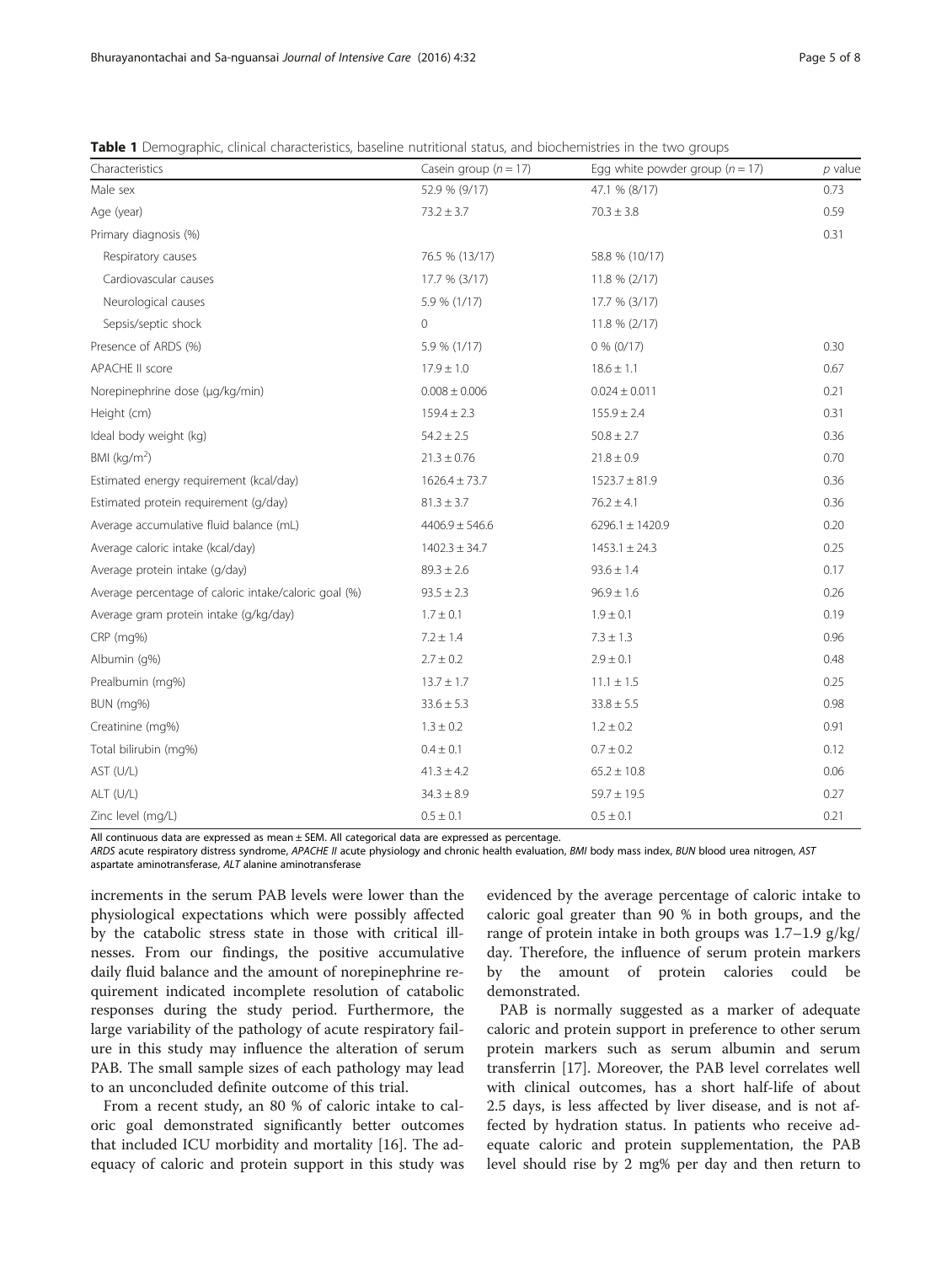| Day                                              | Casein protein group $(n = 17)$        | Egg white powder group ( $n = 17$ ) | $p$ value |
|--------------------------------------------------|----------------------------------------|-------------------------------------|-----------|
| Average daily fluid balance (mL/day)             |                                        |                                     |           |
| Day 1                                            | $773.6 \pm 151.2$                      | $1291.7 \pm 332.1$                  |           |
| Day 2                                            | $758.2 \pm 155.5$                      | $766 \pm 232.1$                     | 0.98      |
| Day 3                                            | $736.3 \pm 141.8$                      | $1039.7 \pm 285.9$                  | 0.35      |
| Day 4                                            | $527.4 \pm 190.4$                      | $641.5 \pm 229.7$                   | 0.71      |
| Day 5                                            | $790.3 \pm 157.7$                      | $872.4 \pm 216.1$                   | 0.76      |
| Day 6                                            | $435.4 \pm 174.8$                      | $754.6 \pm 281.3$                   | 0.33      |
| Day 7                                            | $385.8 \pm 157.1$                      | $559.2 \pm 215.7$                   | 0.51      |
| Total fluid balance (mL)                         | $4406.9 \pm 546.6$                     | 6296.1 $\pm$ 1420.9                 | 0.20      |
| Average daily dose of norepinephrine (µq/kq/min) |                                        |                                     |           |
| Day 1                                            | $0.008 \pm 0.006$                      | $0.025 \pm 0.011$                   | 0.21      |
| Day 2                                            | $0.004 \pm 0.004$                      | $0.002 \pm 0.002$                   | 0.82      |
| Day 3                                            | $0.005 \pm 0.005$<br>$0.008 \pm 0.006$ |                                     | 0.72      |
| Day 4                                            | $0.008 \pm 0.005$<br>$0.159 \pm 0.008$ |                                     | 0.47      |
| Day 5                                            | $0.019 \pm 0.015$                      | $0.012 \pm 0.012$                   |           |
| Day 6                                            | $0.034 \pm 0.03$                       | $0.0 \pm 0.0$                       | 0.27      |
| Day 7                                            | $0.034 \pm 0.03$                       | $0.0 \pm 0.0$                       | 0.27      |
| All data are expressed as mean $\pm$ SEM         |                                        |                                     |           |

<span id="page-5-0"></span>Table 2 Average daily fluid balance and average daily dose of norepinephrine between the two groups

All data are expressed as mean ± SEM

normal within 4–8 days [\[18\]](#page-7-0). However, numerous factors may interfere with the level of serum PAB, for example, severe renal failure, corticosteroid use, oral contraception use, significant hyperglycemia, and hemodialysis. Furthermore, the level of serum PAB may be significantly reduced by the reduction of PAB synthesis in acute inflammatory state [[12, 19](#page-7-0)]. Therefore, CRP is the most popular inflammatory protein marker generally used in conjunction with PAB to determine the changes in PAB reflective of adequate caloric support or changes in inflammatory responses.

CRP is a common protein marker for inflammation which rapidly changes in the systemic inflammatory status in both acute and chronic responses. The halflife of CRP is approximately 19 h and can change rapidly with the level of inflammatory response. However, the limitations of using CRP to determine the severity and stage of inflammatory responses were reported [\[20](#page-7-0)–[22](#page-7-0)].

From a recent retrospective study, the change in serum CRP was the only independent factor of serum PAB change rather than the change of nutrition intake. Therefore, the serum PAB may be influenced by inflammatory responses rather than adequate caloric and protein support [\[23\]](#page-7-0). However, the caloric and protein intake in that retrospective study was only 50–60 % of caloric goal, which was significantly lower than our study and could be a limitation to find the correlation.

Our study also demonstrated the improvement of inflammatory markers by egg white protein supplementation. The mean serum CRP level decreased significantly in day 7 compared to day 1 in the egg white powder group, determined by repeated-measures ANOVA ( $p =$ 0.01). The improvement of the oxidative stress may theoretically improve the balance of protein anabolism/catabolism with comprehensive benefits in critically ill patients. The additional protein supplementation, especially cysteine-rich egg white protein, increased the

Table 3 Serum PAB levels between the two groups on days 1, 3, 5, and 7

| Day   | Casein protein group $(n = 17)$ |                               | Egg white powder group ( $n = 17$ ) |                               | p value             |
|-------|---------------------------------|-------------------------------|-------------------------------------|-------------------------------|---------------------|
|       | Biochemical values              | $p$ value (compared to day 1) | Biochemical values                  | $p$ value (compared to day 1) | (between<br>groups) |
|       | Serum PAB level (mg %)          |                               |                                     |                               |                     |
| Day 1 | $13.7 \pm 1.7$                  |                               | $11.1 \pm 1.5$                      |                               | 0.25                |
| Day 3 | $14.3 \pm 1.8$                  | 0.29                          | $11.4 \pm 1.6$                      | 0.52                          | 0.23                |
| Day 5 | $14.2 + 1.9$                    | 0.64                          | $11.8 \pm 1.6$                      | 0.46                          | 0.33                |
| Day 7 | $15.8 + 1.9$                    | 0.13                          | $14.6 \pm 2.1$                      | 0.21                          | 0.70                |

All data are expressed as mean ± SEM; repeated-measures ANOVA model was applied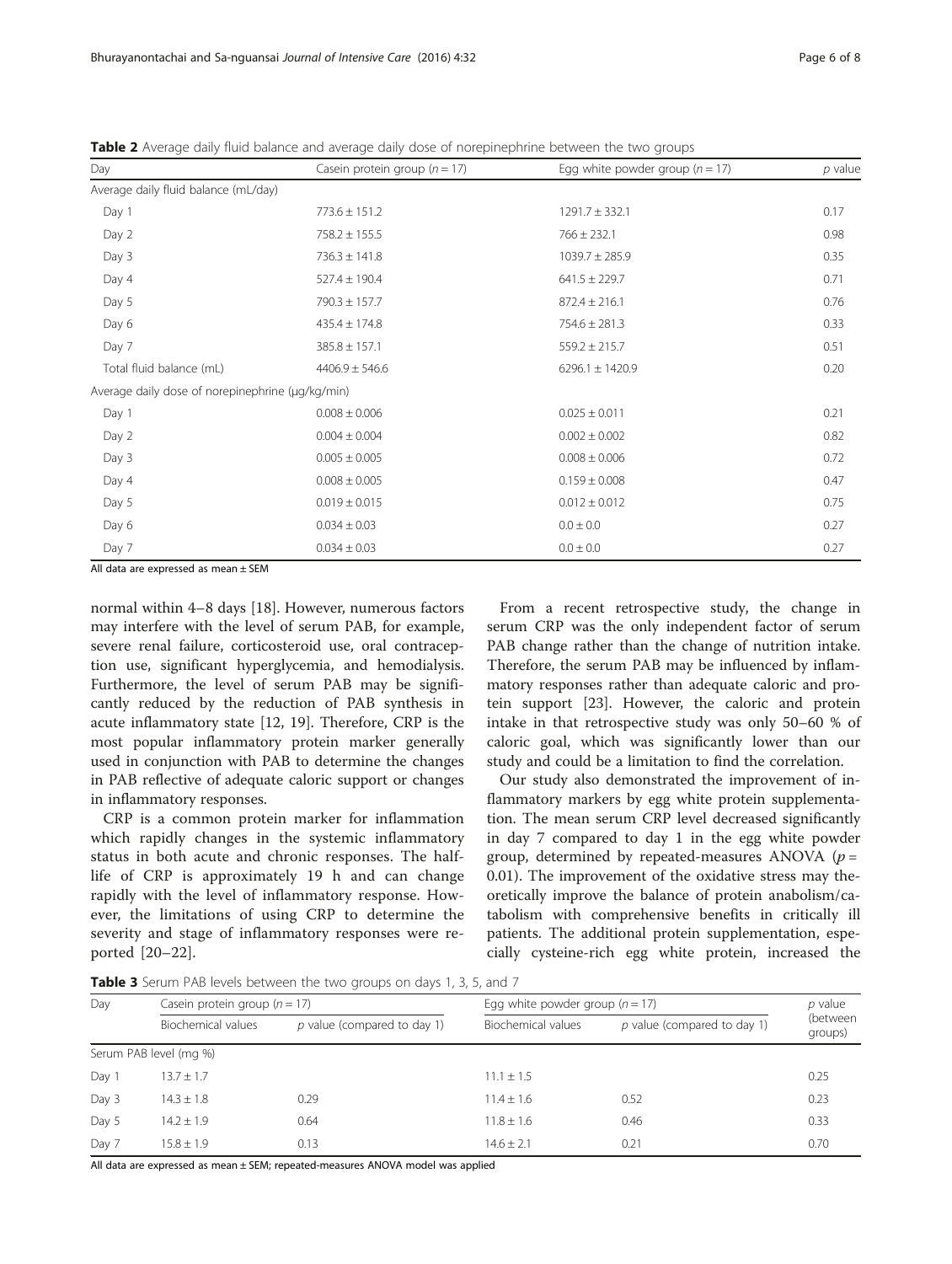| Day          | Casein protein group $(n = 17)$ |                               | Egg white powder group ( $n = 17$ ) |                               | p value             |
|--------------|---------------------------------|-------------------------------|-------------------------------------|-------------------------------|---------------------|
|              | Biochemical values              | $p$ value (compared to day 1) | Biochemical values                  | $p$ value (compared to day 1) | (between<br>groups) |
| $CRP$ (mg %) |                                 |                               |                                     |                               |                     |
| Day 1        | $7.2 \pm 1.4$                   |                               | $7.3 \pm 1.3$                       |                               | 0.96                |
| Day 3        | $5.2 + 0.9a$                    | 0.03                          | $5.6 + 1.1$                         | 0.16                          | 0.74                |
| Day 5        | $6.0 \pm 1.5$                   | 0.40                          | $5.0 \pm 1.1$                       | 0.08                          | 0.61                |
| Day 7        | $6.6 \pm 1.6$                   | 0.66                          | $3.5 + 0.7a$                        | 0.01                          | 0.09                |

<span id="page-6-0"></span>Table 4 Serum CRP levels between the two groups on days 1, 3, 5, and 7

All data are expressed as mean ± SEM; repeated-measures ANOVA model was applied

<sup>a</sup>Significantly different from day 1 within the group comparison (p value <0.05)

amounts of substrate for the synthesis of glutathione [[24](#page-7-0)]. The increment of glutathione, which is a natural antioxidant, will attenuate the severity of inflammatory responses and result in a lower serum CRP level. However, the decrement of serum CRP in our study could not be distinguished between the recoveries of illness from the effect of nutritional therapy or the specific type of protein. The correlation of the egg white protein or other specific types of protein additives and the alteration of inflammatory markers may require a larger study.

To determine the changes in serum PAB reflective of adequate caloric and protein support or changes in inflammatory responses, the post hoc analysis by the linear regression model indicated the changes of caloric and protein support were not predictors for serum PAB changes. In addition, the change of serum CRP as a surrogate of inflammation may not correlate totally to the change of serum PAB because this correlation was found only in the casein group and not in the egg white protein group. There are some other explanations. First, this study was not designed to determine the regression analysis, so the sample sizing may not be adequate to detect the correlation. Second, other factors which could not be measured in this study due to limited resources were the blood level interleukin, tumor necrosis factor, and other inflammatory cytokines which may influence the changes of PAB over time.

Although previous studies suggested PAB as a surrogate of adequate caloric and protein intake in critically ill patients [[17, 25](#page-7-0), [26\]](#page-7-0), our study may contradict that suggestion. Other serum protein markers, such as serum free amino acids [\[27](#page-7-0), [28\]](#page-7-0) or the measurement of muscle mass and function [\[29, 30](#page-7-0)], could be used as a surrogate in further protein supplement studies in critically ill patients. Although, improvements of biochemistry results were shown in this study, the clinical outcomes still need to be confirmed.

Apart from those limitations, our study was the first prospective double-blinded randomized control study to compare the benefits of two types of protein supplementation which included casein protein and egg white protein in a critically ill cohort. The inclusion and exclusion criteria were rigid which diminished bias and confounding factors for changes in serum protein markers by disease conditions and treatment modalities. This study was intentionally conducted to solve the real-life uncertainties that occur during daily clinical practice in caring for critically ill patients. The results of this type of study may ensure the ongoing process of care and might be applicable in regions of limited resources.

Although the serum PAB may not be an appropriate serum protein marker to determine the benefit of the type of protein supplementation, an adequate dosage of either casein protein or egg white protein may be beneficial to maintain the level of specific serum protein markers in critically ill patients.

#### Conclusions

Although the levels of PAB between the egg white protein additive and casein protein additive were not significantly different and less than the non-inferior margin of 5 mg%, this result cannot be totally concluded because no significant correlation in the change of caloric or protein intake to predict a change in serum PAB was detected. A further study to determine another type of serum protein marker or muscular functional test needs to be performed.

#### Competing interests

The authors declare that they have no competing interests.

#### Authors' contributions

RB participated in the conceptual design of the study, corrected and submitted the research proposal, arranged the research funding, coordination, and registration of the clinical trial, performed the statistical analysis, and drafted and revised the manuscript. SS participated in helping to design the study, written research proposal, collection and registration of the data and helped to draft the manuscript. All authors read and approved the final manuscript.

#### Acknowledgements

The authors are grateful to the International Affairs Department, Faculty of Medicine, Prince of Songkla University, for the language correction services.

#### Author details

<sup>1</sup> Division of Critical Care Medicine, Department of Internal Medicine, Faculty of Medicine, Prince of Songkla University, Hat Yai, Songkhla 90110, Thailand. <sup>2</sup>Department of Internal Medicine, Faculty of Medicine, Prince of Songkla University, Hat Yai, Songkhla 90110, Thailand.